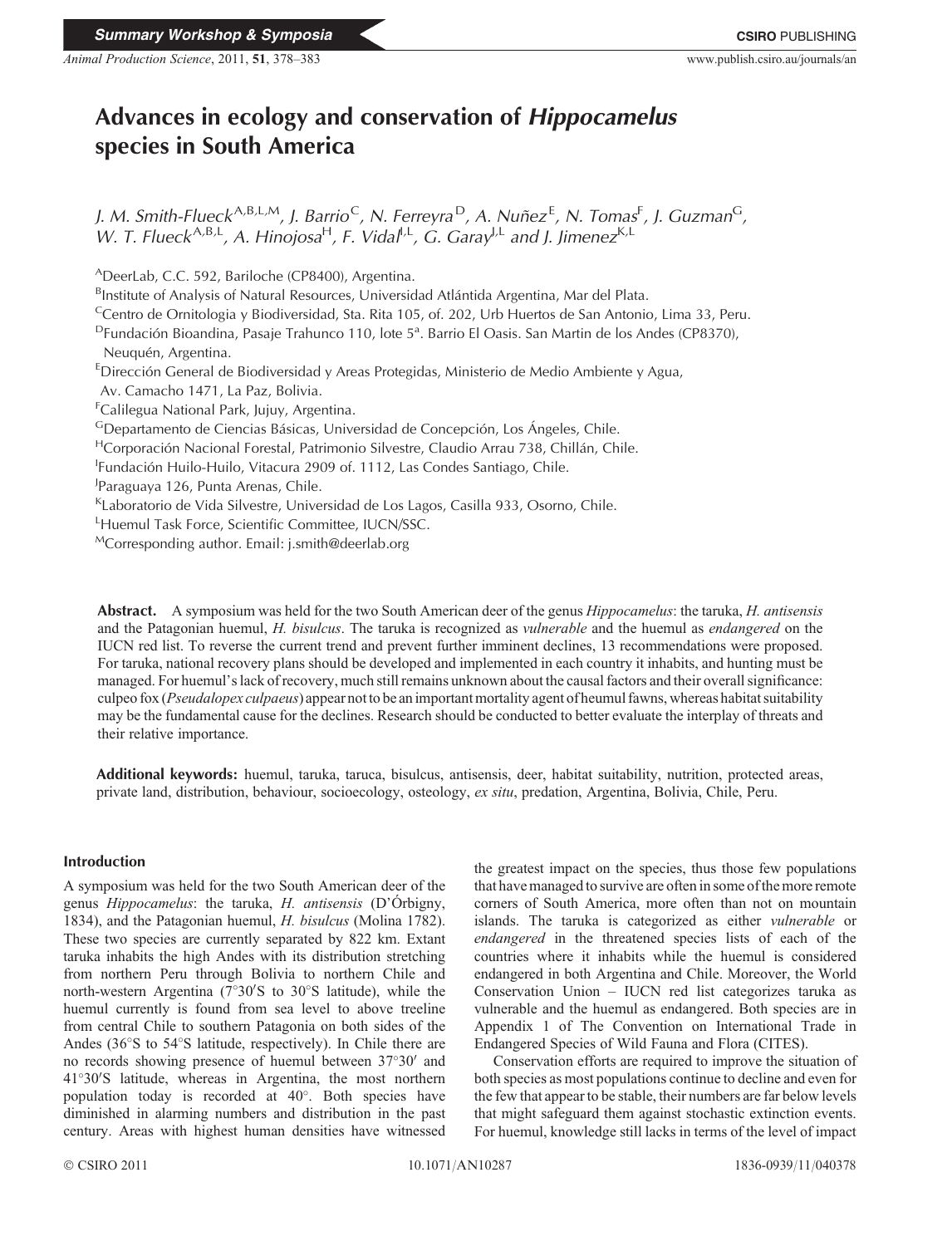from the threats that are assumed to be responsible for the lack of recovery. The objective of the *Hippocamelus* symposium was to present the situation of several key populations of both species and to analyse the threats, taking into account applied conservation strategies and research. In this paper we summarise the twelve presentations that formed this symposium and include recommendations that were suggested to improve the situation for both species.

## **Taruka**

The taruka with its widespread distribution, ranging from northern Peru down to north-western Argentine, has an estimated total population size of 12,000–17,000 individuals (estimated from potential available habitat), however, many populations have become fragmented and greatly reduced in size and distribution over the last century due to hunting, destruction and occupation of its habitat. Many of the remote subpopulations are outside the means of being censused so as to improve the accuracy of population estimates. From Peruvian census data (1988) and accounts by local people, the taruka population in Peru had decreased by more than 50% since the 1960s. A similar trend was observed more recently in three Peruvian subpopulations (J. Barrio, unpublished data). Based on the regional assessment made by Barrio and Ferreyra in 2008, the taruka was re-categorized from Data Deficient to Vulnerable [\(www.iucnredlist.org/apps/redlist/details/10053](www.iucnredlist.org/apps/redlist/details/10053)). This symposium signifies the first time that scientists and natural resource managers, representing all four countries where the taruka resides, have come together to present the latest knowledge and make conservation recommendations. Oral presentations were given by J. Guzman, A. Nuñez, and J. Barrio on research and current advances for Chile, Bolivia and Peru, respectively, with N. Ferreyra and N. Tomas covering Argentina.

### *Chile (J. Guzman)*

Since 1986, studies on the taruka populations in northern Chile have aimed at assessing the grouping patterns, presence of fawns and juveniles, and antler growth and development (see Sielfeld and Guzman, this issue). This research has been conducted on the western Andean slopes of two northern provinces of Parinacota and Tamarugal, approximately from 18 S to 21 S latitude, located in Regions XV and I, respectively. The distribution of the current population in Chile reaches nearly as far south as 22 S in Region II, where they inhabit the lower foothills; they are most likely absent from the more southern Region III of Atacama. The majority of individuals are found today in the Parinacota province, extending as far south as Quebrada Blanca (21°S) in the Tamarugal province. In Parinacota province, the species ranges from 2600 m to 4250 m in altitude, though they mainly occur between 3000 and 3900 m on the preferred western slopes. Since 1986 the population has suffered a dramatic decrease. Factors held responsible include: irrigation channels that isolate animals from natural water sources; further extension of fenced agricultural land; introduction of goats; and, the construction of the Arica-Tambo Quemado highway and other secondary roads where animals are often hit. The situation of the taruka populations in northern Chile is a concern. Although

Chile signed and ratified the International Convention on Biodiversity in 1994 and thereby agreed to protect 10% of each of its ecosystems, this endangered species still does not receive sufficient attention, and with no ratified protection plan in place nor a single protected area set aside for this species, its future in this country is seriously threatened.

### *Argentina (N. Ferreyra, N. Tomas)*

The taruka, classified as endangered in Argentina (Resolution 1030/04, SAyDS), is distributed in five provinces of the northwest — Jujuy, Salta, Tucumán, Catamarca and La Rioja. Since 2001, several publications on potential distribution of the taruka have improved the knowledge on the geographic distribution of this deer in Argentina  $(21°30' - 30°S)$ . Over the last seven years, five taruka workshops were held in Argentina with the purpose of developing the first National Conservation Plan. A list of actions recommended include: (i) verify current and historical presence of species by conducting interviews; (ii) update maps of the species' current distribution through interviews, maps of potential habitat, and contribution of specialists; (iii) design new brochures explaining the conservation status of the species; and (iv) conduct research to improve biological and ecological knowledge of the species and to determine most beneficial educational actions to take. Additionally, an analysis on competition between horses, cattle and sheep in relation to taruka was carried out in Calilegua National Park (NP) in north-western Argentina. Identified threats included a high rate of resource utilisation from local rural communities, including overgrazing and browsing by cattle and the use of control burns to turn native brush areas into pastures and to stimulate vegetative growth of pasture vegetation. In this sector of the park, the institutional presence of national parks is rather lax, which has encouraged invasion by domestic livestock to park areas of high conservation interest. In these high-altitude Andean grasslands with headwaters and abrupt topography, several populations of taruka survive, but anthropic demands continue to negatively impact the basic resources needed by taruka. The effect of domestic animals was noticeable in shared feeding and watering areas, with its potential sanitary risk for wildlife. Resource utilisation by cattle and taruka overlapped in space and time; moreover, both species selected the same forage during the critical winter period. This study showed that taruka did not make use of forests in Calilegua National Park, and it is suspected that this population is isolated.

#### *Bolivia (A. Nuñez)*

The conservation status of taruka in Bolivia was determined generating information on its present and historical distribution, population situation and the potential threats. Interviews with rural settlers were conducted, and GIS (using climate, topography, vegetation and soil) was applied to the dataset of taruka presence to calculate a potential distribution. The survey included 302 settlers in 69 localities in the Andean mountains, in the counties of La Paz, Oruro, Cochabamba, Potosí, Chuquisaca and Tarija. The potential distribution in Bolivia covers  $135,759$  km<sup>2</sup>, stretching from the Peruvian border  $(14°30'S)$ , where they are found on both sides of the Andes, to the border with Argentina where they inhabit only the eastern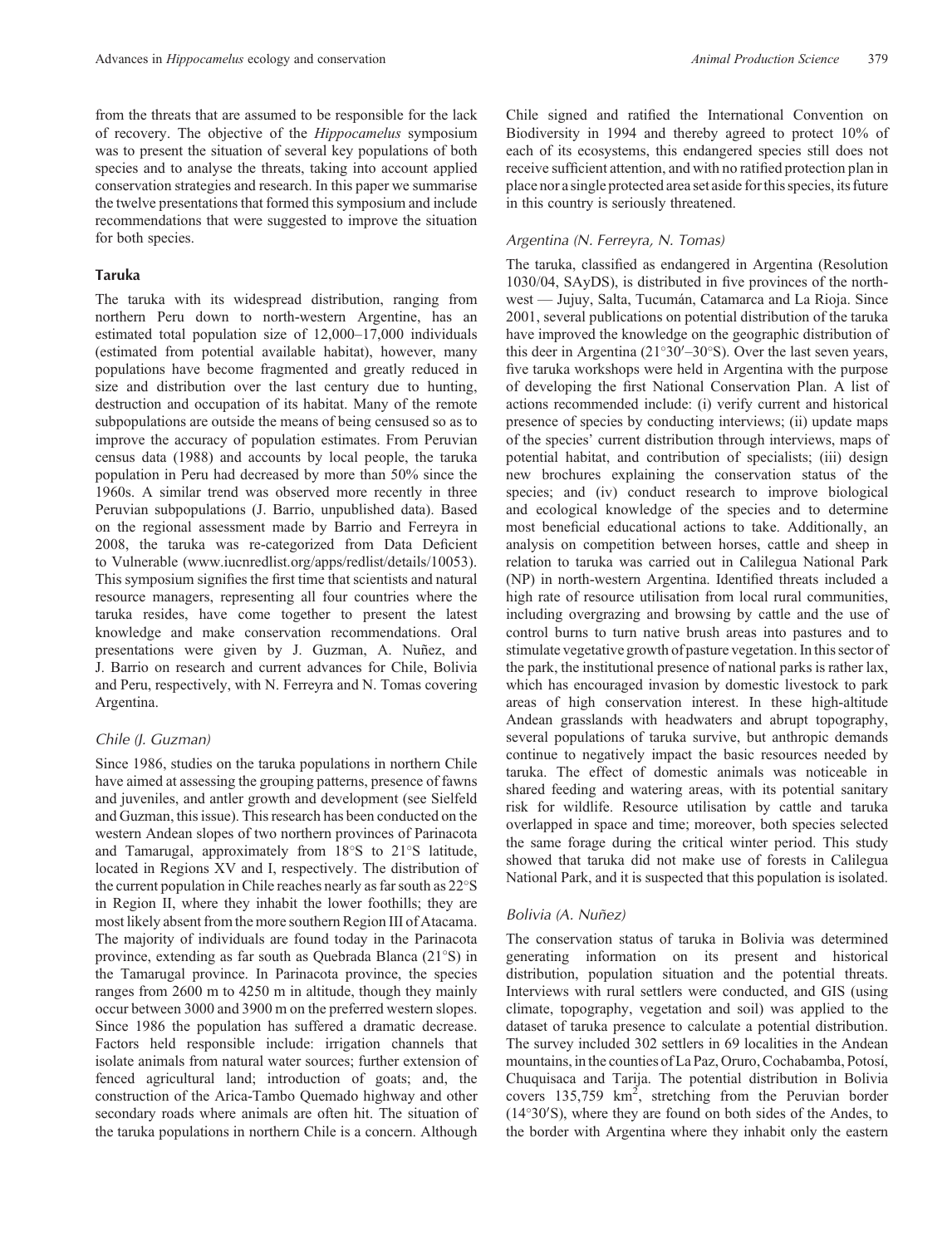Andean cordillera (22°11'S). Taruka presence was confirmed in the puna, yungas forests, Andean dry forest, and Tucumanbolivian forest. Within the potential distributional range, areas were further evaluated for their conservation value by considering anthropogenic factors (density of human population, nearest access to the area, fire use and deforestation) that restrict taruka to poor areas. Those areas rated with the highest conservation value occupy 43% of the potential distribution, but are highly fragmented. South-western Bolivia is the most arid region of the Bolivian Andes with isolated mountains separated by vast plains and salt pans (soils with high salinity). That could be the reasons for the absence of taruka in this region. Of the surveyed people who sometimes saw taruka, 37% indicated that currently individuals are observed less often than five years ago, while 11% and 20% mentioned seeing them in greater numbers and equally as numerous as five years ago, respectively. The rest no longer saw taruka. Taruka were observed most frequently in groups of 3 or more  $(46\%, n=98)$ , as compared to observations of pairs or solitary individuals; the average number of individuals per group was only three individuals, in comparison to the past when groups were composed of 10 or more. People frequently observe pairs and solitary individuals, which is not common for a species using open habitats. According to local perception, the main cause for reduction of the populations of taruka is hunting (70%,  $n = 106$ ), reported in 64% ( $n = 44$ ) of visited localities. Taruka was considered 'endangered' due to the fragmentation of its habitat, the decrease of its populations and the assumed extinctions in 22 of the visited localities (32%), mainly as a consequence of anthropogenic factors. A high priority would be to put a national plan of action into effect aiming to remove the species from the 'endangered' list with the long-term goal to allow sustainable use. Taruka recovery will depend on multidisciplinary and inter-institutional commitment and efforts, as well as on the active participation of local communities.

### *Peru (J. Barrio)*

Domestic ungulates increasingly use and invade even the most remote areas used by taruka in Peru and potentially compete with it for food and space. Cattle and sheep ranching are both direct and indirect threats for the taruka. Aside from the competition for space, ranching always includes the use of dogs, which kill not only hidden calves less than a month old, but also adults, especially when attacking in packs. A growing threat for taruka in Peru is illegal hunting, carried out by so called 'sport hunters', and by personnel working in mines located in taruka habitat. In the last 15 years hunters have apparently increased in the high Andes, an effect of both the disappearance of terrorist groups in the area and the increase of mining concessions along the high Peruvian Andes. A sound adaptive management approach based on a trophy hunting program, which would permit the legal harvest of a few specimens per year, might reverse this trend.

# **Huemul**

A total population size for huemul is estimated at  $\sim$ 1500. The fact that this congress coincided with the bicentennial anniversaries of the founding of Chile and Argentina provided an opportunity to raise awareness of the huemul, being the sole mammal represented on the Chilean coat of arms and holding the

privileged status of National Monument in Argentina. The huemul's importance at this congress was evident by the 7 presentations on the species in this symposium plus 3 talks and 5 posters in other sessions. Even though the huemul holds high conservation priority, and calls attention as a flag and umbrella species, this hasn't been enough to reverse the downward trend towards extinction.

Factors considered potentially responsible for the huemul's demise were first listed in 1992 at the first binational reunion of Chile and Argentina to develop conservation strategies for the huemul. Nearly 20 years later, these same factors are being blamed, at varying degrees, for the lack of recovery, yet studies are lacking to verify if any of these are indeed the main culprit for the current declining trend and whether their impact is widespread throughout the distributional range or just important at local levels. Oral presentations covering the conservation status of the species over the past two to three decades were given by J. Smith-Flueck on Argentina and by A. Hinojosa, C. Saucedo and F. Vidal on *in-situ* and *ex-situ* populations, respectively, in Chile. W. Flueck, G. Garay and J. Jimenez presented results from three research projects on huemul.

## *Argentina (J. Smith-Flueck)*

Despite receiving the highest legal protection, plus an Argentine National Conservation and Recovery Plan developed in 2001, the recovery of the Patagonian huemul has not improved in recent times, and instead many subpopulations have continued to disappear, even those within national parks. The situation is particularly grave in that subpopulations are highly fragmented and totaling only 350–600 individuals, with 60% of the herds amounting to 10 to 12 individuals each. Historical events, such as hunting by native Indians followed by colonizing Europeans, were likely responsible for huemul extinctions in more favourable habitats of ecotones and former winter ranges. Although factors held responsible for the diminishing populations – cattle ranching, dogs, exotic wildlife, illegal hunting, and disease – continue to be blamed, supportive scientific evidence is lacking. Each of these factors may play an additive role in combinations with other factors in certain populations, but are unlikely primary causes. The failure of populations to rebound today in Argentina may mainly rest on: (i) unavailability of suitable habitat, (ii) impact of exotics, and (iii) subpopulations so reduced that they are subjected to constraints of biology of small populations. Emphasis in this presentation was given to the suitability of habitat currently used by huemul. Considering other wild ungulate species, it was hypothesised that behavioural patterns, morphophysiological adaptions and population dynamics of huemul will ultimately be adjusted to forage availability, rather than being fixed traits. However, species plasticity may not suffice if the species is constrained to only a portion of its historic range where acquisition of all its basic nutritional needs are no longer possible. Lack of recovery of the species in Argentina may hinge on the loss of suitable lower elevational habitat as traditional migration behaviours no longer exists, indicating an inability of huemul to obtain the necessary nutrients  $-$  minerals such as iodine and selenium  $-$  which would be in low concentrations in the upper elevations where most huemul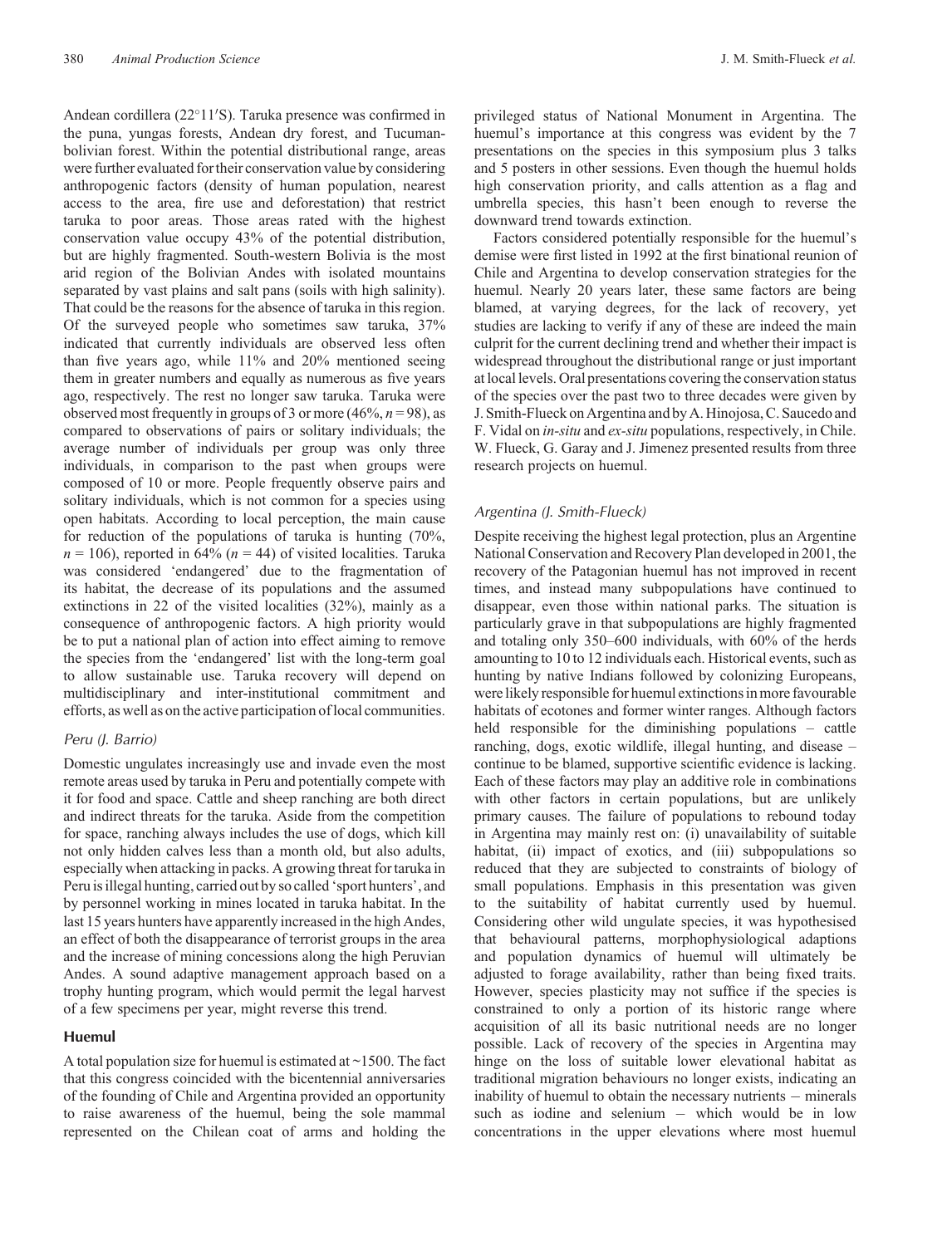populations are confined in current times. That some populations demonstrate characteristic signs of deficiency with poor antlers growth and a high prevalence of osteopathology support this hypothesis (for details, see Flueck and Smith-Flueck, this issue). To the huemul's disadvantage, conducting research on populations in Argentina has been severely hampered by bureaucracy: at the turn of the millennium, government permits were refused for a long-term funded project, which would have included *in-situ* and *ex-situ* studies using radiotelemetry, while in Chile research on more than 90 marked individuals have been being carried out, as early as the 1980s. As a consequence, no population dynamic data is yet available for Argentina. What little we do know is that Argentine populations do not appear to be increasing, and there is no evidence of recolonization. Given that well meaning conservation practices of the past 20 years have not resolved the declining trend, emphasis urgently needs to aim at also considering the nutritional ecology if we are to guarantee the species' recovery. Habitat suitability as a pivotal factor influencing the huemul's demise was discussed in the context of the role of protected and non-protected areas. Maximum protection for huemul is found within the national parks, yet law enforcement, conservation management and monitoring the subpopulations are limited by the infrastructure and funding. Argentine National Parks covering  $22,618 \text{ km}^2$  in Patagonia contain only  $\sim$ 220 huemul or <1 individual/100 km<sup>2</sup>, and their viability is doubtful. In provincial reserves, huemul and its habitat are protected by several provincial laws but management is lacking and human activities are frequently allowed under the concept of multi-use, and without knowledge of impacts. Given that private lands include traditional historic winter range in the lower valleys, landowners should be encourage to participate in huemul conservation practices. Additional recommendations for Argentina include: (i) to increase collection of scientific data to improve management and conservation programs; (ii) to encourage studies using radio-collars; (iii) to establish adequate conservation strategies to reduce or mitigate the impact of the responsible factors, and (iv) to establish captive breeding centers to conduct research on essential issues and prepare for reintroductions. Future survival of the species may depend on the existence of functional protected areas that would include national parks, provincial parks, and private lands that provide lower elevation of the species historic range. Reintroductions should aim at placing animals in areas that would provide fertile winter range and thereby huemul could gain access once again to suitable habitat where the basic nutritional needs can be satisfied.

## **Chile**

In Chile, the huemul has been fully protected since 1929 and was recognised as endangered since 1996. Huemul conservation has been promoted through various ongoing projects both in protected and private reserves. The first Chilean National Plan for the Conservation of Huemul, created in 2001, was revised in 2008 with the main goal to reverse the declining trend.

Populations focused on in this congress included one of the more studied ones, the Nevados de Chillan population, situated in the northern most part of the species' distributional range

between  $36^{\circ}$  and  $37^{\circ}30'$ S latitude, and separated by  $\sim$ 400 km from the next population. The other two populations covered in the symposium are located in the far south of Chile in the Magallanes Provincial Region: Torres del Paine National Park (NP) and the Lago Cochrane National Reserve (NR) Park. Additionally the advances of the only existing captive centre for the species, located in Huilo Huilo Reserve in Chile were presented.

## *Monitored populations*

*The Nevados de Chillán population* (A. Hinojosa). The Nevados de Chillán population, although one of the better studied population remains at high risk of extinction. Conservation efforts on huemul started in this region in the 1970s through the Corporación Nacional Forestal. In the 1980s, the Comité pro Defensa de la Fauna y Flora (CODEFF) became involved with support from the Frankfurt Zoological Society. Conservation efforts have concentrated mainly on improving protection through legal agreement established with private and business land holdings regarding land use. Additionally key habitat was purchased to create new protected areas, infrastructure for wardens was improved, environmental education programs were initiated, and research was undertaken to determine diet, genetic diversity and prevalence of gastrointestinal diseases. Despite the many years given to monitor and study this population, the downward trend continues. Responding to this concern, assessments of the situation have led to government reports describing the factors most likely directly responsible for the decline: while in the past the main factors were hunting, intentional fire, and/or competition with livestock, today the low number of animals is considered the main factor hindering a recovery. Currently the population size stands at less than 40 animals separated into two groups living in a protected area totaling 560,000 ha, which consists of 88,000 ha of national protected area (Ñuble NR and Huemules del Niblinto NR and Nature Sanctuary), and the remainder being private areas under protection by a Supreme Court decree. Government officials and CODEFF are eager to make decisions that will help to reverse the situation. Due to the precariously low population size and high fragmentation between the subpopulations of this population, as well as its geographical isolation (>400 km) from the remaining populations further to the south, Chilean government officials from CONAF and SAG are currently evaluating a program to translocate individuals from donor populations in the south to a future reproduction centre with the goal to eventually reintroduce individuals into the Ñuble NR. Hinojosa also summarised results from a study on this population on gastrointestinal parasitism, which she and colleagues (M. Pérez, D. González-Acuña, R. López) presented in the poster session, where a low prevalence of 11.8% parasitism was found.

*Lago Cochrane National Reserve and the future Patagonia National Park* (C. Saucedo). This project in Chile aims to create a national park through the initiative of private landowners. Lago Cochrane NR, also known as the Tamango NR, in the Aisen district of Chile is home to the only population that has been monitored annually for over two decades. This population, managed by CONAF, appears to be stable. More recently, several NGOs, academic institutions and the community have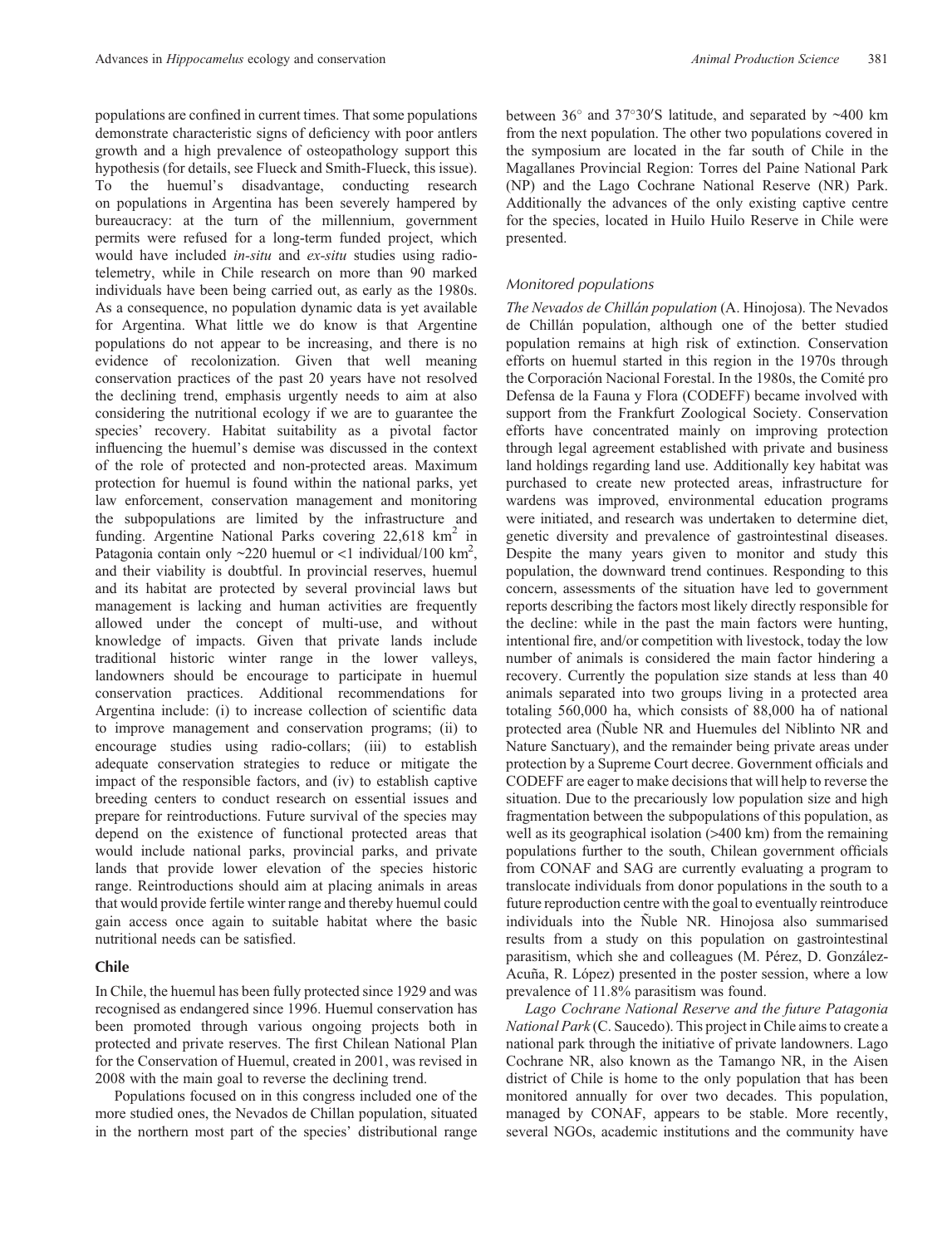joined in huemul conservation efforts in this region. In 2004, Conservación Patagónica acquired the Valle Chacabuco ranch (780 km<sup>2</sup>) with the objective to create the future 'Patagonia National Park' (2500 km<sup>2</sup>), which would eventually link the neighbouring Lago Cochrane and Jeinimeini NR. The Lago Cochrane NR and Valle Chacabuco ranch hold an estimated 120 huemul. This new park would respond to the Chilean government's goal to improve and establish continuity of habitat available to huemul by increasing grassland, shrub and temperate forest habitats.

*Huemul in ex-situ* (F. Vidal). An analyses of historical accounts of *Hippocamelus* spp. under captive conditions (poster presentation by Smith-Flueck and Flueck) demonstrated the suitability of the species to captivity. Chile recently further validated this by successfully establishing the only captive breeding project in the last two decades with the main objective to reintroduce individuals to the wild in the future. The logistics of this semi-captive breeding program (begun in 2005) were discussed from captures, transport, site selection, and construction design to maintenance procedures in two centres. The first centre has grown from an initial two adults to nine individuals, with a further rehabilitated male in the other centre. The success of the current program demonstrates that huemul can do well in captivity, and wherever considered beneficial, could serve as a significant conservation tool for the recovery of the species, inclusive of a research program and reintroductions to qualified sites. For the review on the historic performance of *Hippocamelus* under captive conditions and details of the Huilo Huilo semi-captive breeding centre, see Vidal *et al*. (this issue).

#### *Three studies backing conservation efforts*

Three studies were presented on huemul in this symposium: (i) osteological comparisons of appendicular skeletons of huemul and the implications for conservation; (ii) social structure, interactions, reproduction and associated movements of the huemul; and (iii) accessing the potential role of culpeo fox (*Lycalopex culpaeus*) as a predator of huemul fawns.

*(i) Osteological comparisons of huemul skeletons with other ungulates* (W. Flueck). An osteological comparisons of appendicular skeletons of huemul and the implications for conservation was presented. Early explorers described huemul as stocky, massive and short-legged deer of mountains from observations of specimens found mainly in refuge areas, with early descriptions also reporting their rareness or near extinction. Subsequent paleontological work reinforced huemul as mountain deer based on a new fossil labelled as mountain deer which, however, has recently been declared a 'nomen nudum'. All these comparisons of huemul were done without any supporting data. Leg morphometrics of huemul and 12 other ungulates revealed that huemul cannot be associated with rock climbing species, but fall within the range of other cervids. The authors caution against the rigid application of modern huemul occurrences in interpreting past habitat use and conclude that the present empirical comparisons support many other lines of evidence that huemul existed in treeless habitat and colonised Andean forests and higher altitudes secondarily. Habitat breath of huemul is thus more like that found in other closely related Odocoilines,

promising tremendous new opportunities for recovery efforts (for details, see Flueck and Smith-Flueck, this issue).

*(ii) Socioecology and reproduction of huemul at Torres del Paine National Park* (G. Garay). Results were presented from a 10-year behavioural study of the huemul population at Torres del Paine NP in southern Chile, which covered a wide range of information on the socioecology of the species. This population diminished during the colonization of Europeans with their cattle at the beginning of the 1900s. In 1999, a first survey in the park produced an estimated total population size at less than 60 huemul. From 2002 to 2008, sixteen ear-tagged fawns (10 females and 6 males) were marked in the central part of sector Grey. Other individuals were distinguished by natural markings, colouring, and antler characteristics in males. Huemul movements were associated with season and reproduction cycles, and concurrent with changes in group structure; six categories of social groups were identified, with mixed-sex groups as the central unit. Some observations are worth mentioning for their conservation implication, such as age at reproductive maturity of females, a parameter used in population dynamic modelling. Notably, for 3 marked females, the first mating was when they were ~16 months of age, thus giving birth when 2-years old. Fawns were born in late October or early November, which compares with birthing period for fawns at the semi-captive reproduction centre in the Huilo Huilo Reserve. During parturition, pregnant females isolated themselves from the group and remained so for a couple of weeks following the birth of their fawn; yearlings were temporarily expelled from their natal group during this period and the resident male was seen alone. During the rut, some transient solo males tried to move into the home ranges of resident males. The family group (defined as a male and a female, with or without yearlings and/or fawns) usually remained in the same area (mean size  $\pm$  s.d.:  $\bar{x}$  = 310 ha  $\pm$  28,  $n = 4$ ), and were observed throughout the year. However, some family groups, which established summer ranges at higher grounds, migrated to lower valleys in the fall, where they remained throughout the winter. There were four associated movements: within the group home range, seasonal, reproductive, and social movements of the yearlings.

*(iii) Role of Culpeo fox predation on huemul fawns* (J. Jiménez). The culpeo fox (*Pseudalopex culpaeus*), the largest of the three native Chilean canids in the genus *Lycalopex*, is sympatric with the huemul. A study at the Lago Cochrane NR, Chile, presented on trophic and spatial ecology of culpeo fox showed no evidence for fox predation over huemul fawns after analysis of 409 fecal samples collected from November 2007 through October 2008. Among the 14,092 prey items in the samples, none corresponded to huemul remains. Not even the characteristic hairs of huemul, thereby suggesting predation or carrion feeding, were detected in the fox feces. The space use of the culpeo was studied using radiotelemetry; habitat use by huemul was estimated by direct observation of marked individuals. An analysis of syntopy showed a marked overlap between 2 culpeo and 8 lactating huemul female home ranges, but both species were not detected at close range simultaneously within days, indicating a level of avoidance, likely defined by the huemul females. This avoidance behaviour may explain the unlikely predation event of a huemul fawn by a culpeo. During the study an unsuccessful